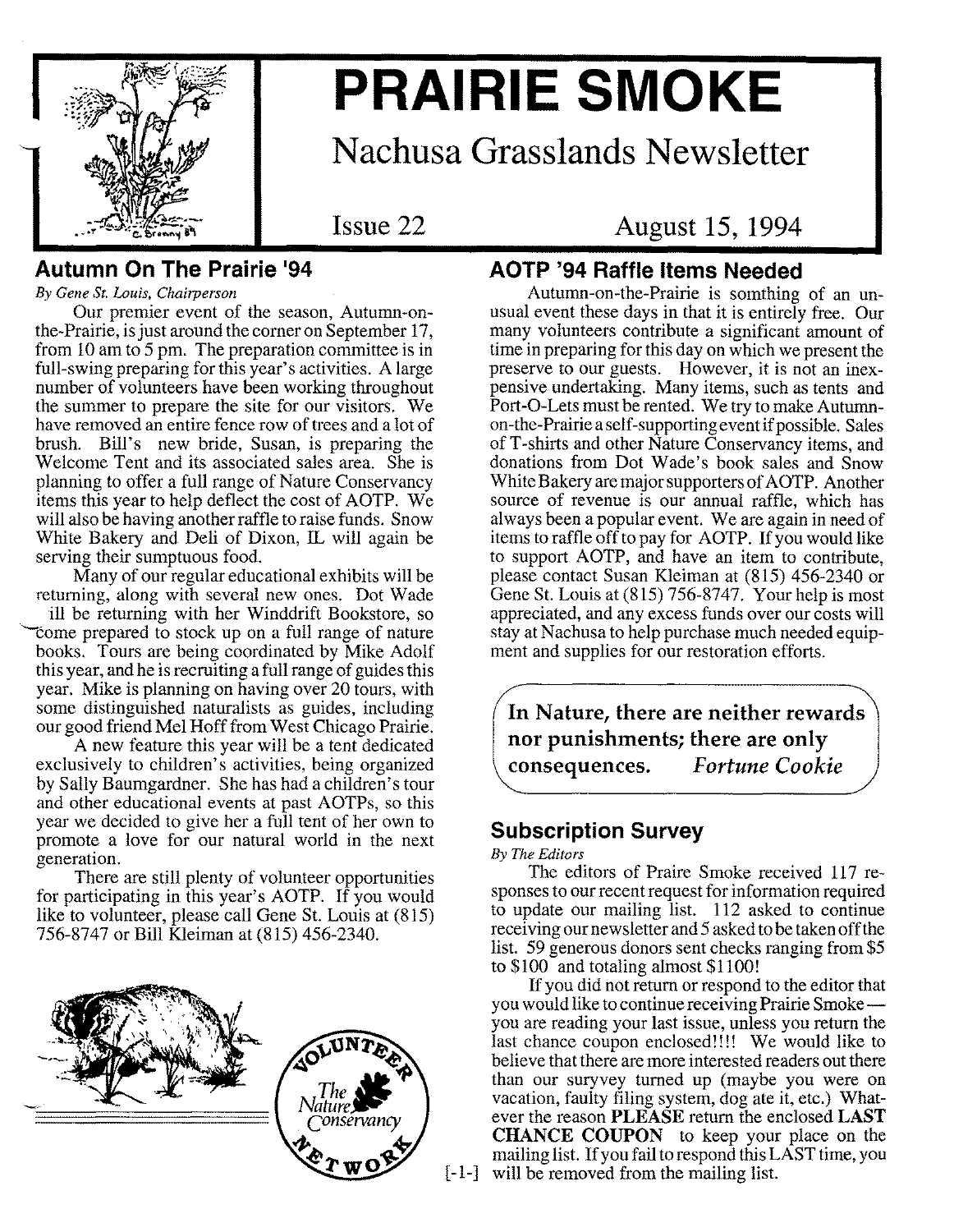### **From the Preserve Manager Bill Kleiman**

Prairie Schooners were the covered wagons bumping along expansive Illinois grasslands, sometimes in sparse oak savannas, sometimes with no trees in sight. An occasional squall whipped the big bluestem and Indian grass into



a frenzy and made the wagons with their canvas covers look like schooners lost at sea. What is Native Illinois? With less than 1% of the natural areas left in this part of the state we often need to use our imagination to picture the vast wilderness that was Illinois.

Around 1834 public land survey teams were sent out to report to the US government what they saw as they walked the township and range lines that someday would end up our county roads. They hiked north along what is now Lowden Road. Coming by the entrance sign to the Grasslands they noted "sandy poor soil" and then eight hundred yards later "tolerable prairie". Tolerable to whom?

Back along the Wade Creek woods they noted "white oaks, black oak 20", burr oaks 20", thin soil, oak barrens [savannas]". Down by the north end of Franklin Creek State Park they wrote "Timber small and scattering, burr oaks and hickory. They measured a 2",3" and 5" hickory. On the Heinkel tract nearby Franklin Creek they reported "burr oak barrens east of creek" and then further east in the middle of the Heinkel tract "scattering burr oak" and a few hundred yards further east "leave barrens ..enter prairie."

Some medium wet sites had white and black oaks, hickory, black walnut (Juglans nigra), white walnut (J. cinerea), and sugar maple. Some white pines occurred along "clear creek," which was gin clear then, out of the path of fire.

Today, we use the Public Land Survey notes, historical writings, soil maps, remnant vegetation, and county plant lists to attempt to recover a sense of the natural landscape that was here before us. We are not attempting to return to 1830, we are attempting to return the processes that ran the landscape before this time. Prescribed burning is one dominant process that forced fire-intolerant species to occur along creek edges and on rocky outcrops (species like red cedars, black cherries, box elders, and white pines). Another process is the hydrology of the soils. Removing drain tiles returns the water to soils left drier for decades. Some of these de-tiled fields have wetland sedges coming up in droves that were not planted by us but were part of the seed bank, waiting decades for the right moisture to germinate.

When we cut down black cherries it is because they have had a reprieve from fire the last fifteen decades. Now that we have returned this process we know that the big cherries are beyond the fire's singe, [-2-]

so we girdle the trees or cut them down. When we harvest seed from Doug's knob and broadcast it on the new planting below we are simply speeding up the natural process of seed dispersal. We are impatient and want this piece of the landscape back.

The work we do is natural history. It is meaningful, difficult, sweaty, cold, fun, full of bugs and thorns and birds singing. Your support of this project and conservation in this state is appreciated.

#### **Special Thanks To:**

- •-Ann Meyers of Ender's Greenhouse for propagating numerous Nachusa plants
- Dennis Lubbs of Gensis Nursey for donating honoraiums earned from speaking engagements
- •-Matt Sawyer for donation of new Bachtold mower (heavey duty walk behind type)

#### **Work projects that need you:**

If you're interested in participating in the work at Nachusa and want a special project to call your own, then you need to see page 5.

#### **Challenge Pledge**

A supporter of Nachusa Grasslands has offered to offered to pay half the cost of a 4-wheeldrive 60 hp tractor. If we can meet the challenge and find the other half we will have an important stewardship tool for the upcoming decades. If you would like to help us with a donation we would be most appreciative. Call Bill Kleiman at 815-456- 2340 or write Nachusa Grasslands, 2055 Lowden Road, Franklin Grove, IL 61031.

If your tour group is visiting the Grasslands, please contact Ellen Baker, 1742 Reynolds Road, Franklin Grove, IL 61031 (815)456-2283, with an estimate of the number of people in your group. Thank you!

Franklin Creek State Park picnic area (shelter, water  $\&$  restrooms) is three miles south. Bring lunch to enjoy at the park or the Grasslands if desired-nearest restaurant is in Franklin Grove (approx. 6 miles).

#### **Biodiversity Sighted at Nachusa:**

- *- Lespedeza leptostachya -* wild flower on federal endangered species list another population found
- Upland Sandpiper on fence post
- 2 Upland Sandpiper chicks in nest!
- -Regal fritillary butterfly feeding on a Hill's thistle

-

- Hen turkey with 2 chicks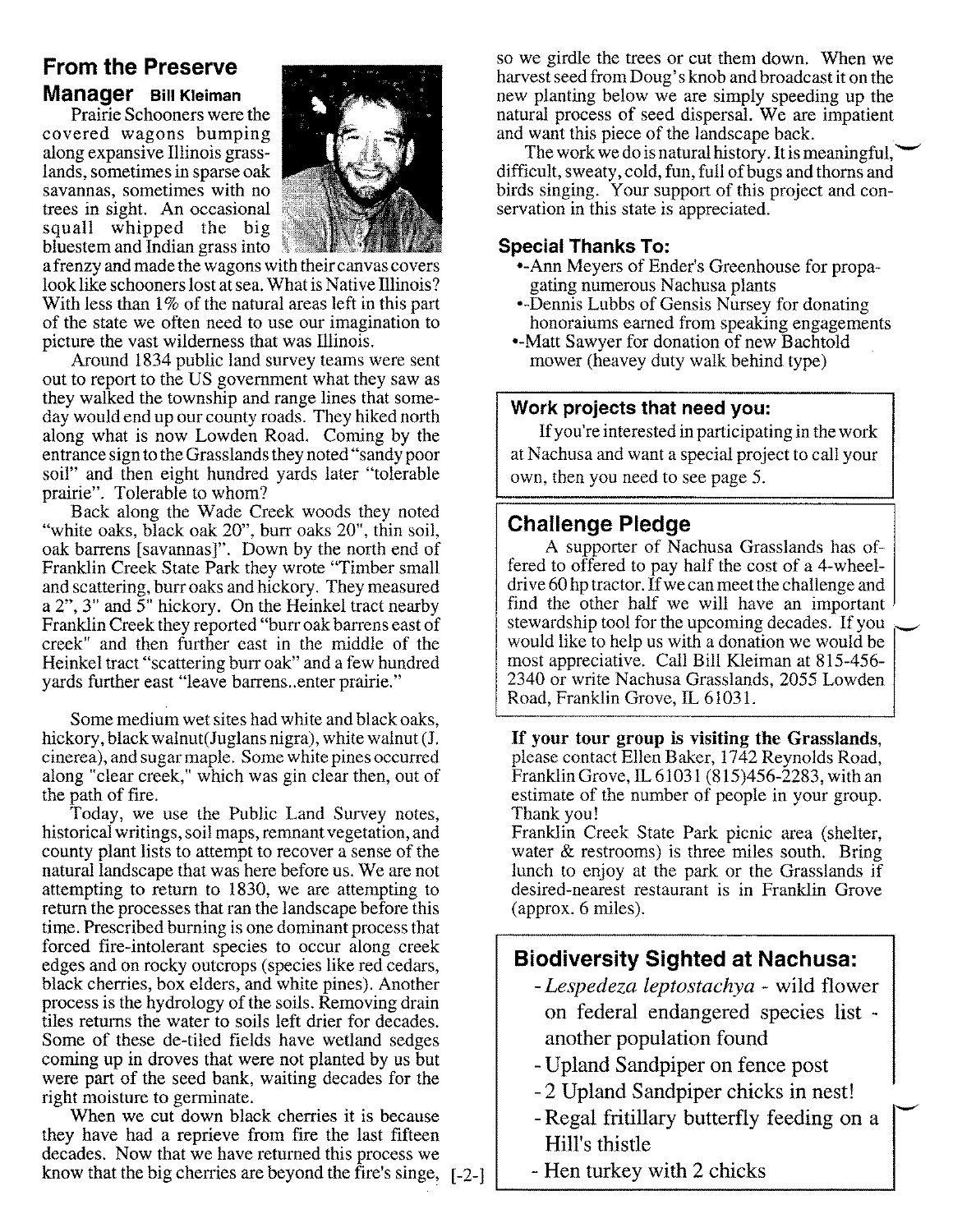#### **BIODIVERSITY DISCUSSION GROUP**

#### *By Max Baumgardner*

Have you ever wanted to discuss some important current topic and couldn't find anyone to listen? Are there times when you find yourself in front of the TV and you wonder "why am I sitting here when there are so many other more productive things I could be doing?" Have you ever considered the minimum area requirements for long term conservation of..... the Kamer Blue Butterfly (well, have you, Mike?)? Have you ever been exposed to the theory of island biogeography...... and even enjoyed reading about it? Do you have any idea what Rapoport's rule is? What isthe ecological importance of insects? Did you know that the sea otter is a keystone species (eh, Kevin)? Have I ever told you my story of the Brooklyn Bridge? Do you know how some scientists measure genetic diversity? Can we encourage you to read Pulitzer Prize winning author E.O.Wilson's book The Diversity of Life and then join us for a lively discussion of it's many fascinating aspects including the human impact on our planet?

At present, 6 people have indicated they plan to meet on September 8 at 7PM in "The Big Red Barn on Lowden Road" to participate in the FIRST EVER Nachusa Grasslands book discussion group. We'd love to have you join us and add your thoughts/ insights/concerns. You'll need to let us know of your interest soon so that Dot Wade can order the books and you can read several exciting chapters. Take a chance that this TV season will be as bad as last years was and plan to come on out to the prairie .... you'll be glad you did! Call Max Baumgardner at 815-456-2083 to reserve your space!

This is where we would have placed your photo if you'd sent us one!

> No photographs were turned in for this issue!

first All-Volunteer Work Day. The weather was dry, bright and warm. The tools were gathered and the those 3 or 4 standing.) Just before the little kids lost weeds were there... Fresh, eager people began to meet interest, they were given a sack of fluffy, dry milkweed at Baumgardners barn. These families came: the seeds to scatter. Such giggling! Cindy Taulbee filled Dan Bakers and the Jim Taulbees from Franklin Grove, an important niche by babysitting and "being there" nd siblings Liz and Tim Anderson from Mt. Morris. when the children's short attention spans did give out. fhe men headed for the woody mess where Lowden Ever-cheerful Chris Baker is ready to return, just in Road and Wade Creek intersect. With bow saws they case those thistles resprout and threaten to laugh at her. began work that will re-open this former prairie's Thanks, Volunteers! We truly appreciate your help intermittent stream. Jim, Dan and Max plan to return  $[-3-]$  and enthusiasm.

#### **Some of Unit Work Accomplished**

**Main -** Mike Adolph and crew have cleared small cherries off of a remnant area, herbicided multiflora rose and reed canary grass. Scythed sweetclover, mullein, created maps. Several butterfly monitoring trips made.

**Northeast -** Sally Baumgardner orchestrated a successful recruitment of volunteers to scythe weeds and beginning selective thinning along Wade creek. Numerous mullein, bull thistle and sweetclover plants scythed or mowed. June grass, spidorwort and sedges harvested and planted in needed areas.

**Fen -** Kevin Kaltenabach and crew cleared more buckthorn, red cedars, and cherries. Numerous flowers blooming where they cleared this winter.

**Dot & Doug's -** Gene St. Louis and crew cut and burned hemp plants, standing up wind, and mowed and shovelled at the root crown of the weed burdock. Numerous seed collected from Doug's Knob and planted below in the new planting.

**Bird Monitoring -** Ann Haverstock continues her quality surveying of the grasslands birds.

**East Heinkel -** Mike Crowe and crew cleared off part of a seldom seen remnant prairie. Numerous cherries girdled around some meadows full of yellow coneflower and bergamot. Fire lane being created along boundary for prescribed burns. First burn of this unit in many decades will be this fall.

**Kittentail -** West Chicago Prairie Stewards scattered and raked in a seed mixture prepared last winter. They will be out brushclearing again this Fall.

**Big Woods -**Earl Thomas and crew rescued a burr oak hill from cherries and brush. Numerous trees girdled. Seed will be broadcast this Fall.

**Schafer Knob -** Matt Sawyer cleared numerous trees. The piles will later be burned, the good fire wood removed, stumps cut to ground level, and seed from the remnant area planted in the cleared area.

**Meiners Wetland -** Simple erosion control structures built at drainage of potholes. Reed canary grass sprayed twice. We will be back later for this weed. Sedge and forb seed scattered around potholes. Uplands seeded to prairie. Sign fixed by Bill Mays.

**Coneflower -** Sweetclover mowed, but we mowed it too early and we needed a sickle bar mower. Next time. Planning late spring burn to cook sweetclover.

**Bthistle**  $\frac{1}{2}$  **-**  $\frac{1}{2}$  **-**  $\frac{1}{2}$  **-**  $\frac{1}{2}$  **-**  $\frac{1}{2}$  **-**  $\frac{1}{2}$  **-**  $\frac{1}{2}$  **-**  $\frac{1}{2}$  **-**  $\frac{1}{2}$  **-**  $\frac{1}{2}$  **-**  $\frac{1}{2}$  **-**  $\frac{1}{2}$  **-**  $\frac{1}{2}$  **-**  $\frac{1}{2}$  **-**  $\frac{1}{2}$  **-** *Max & Sally Baumgardner* entertainty of the children used loppers to chop down Bull Thistle, the On July 23rd, the North East Unit celebrated its hated and despised. (Oh well, not all critters hate this All-Volunteer Work Day. The weather was dry. plant. There were Goldfinch nests in some, so we left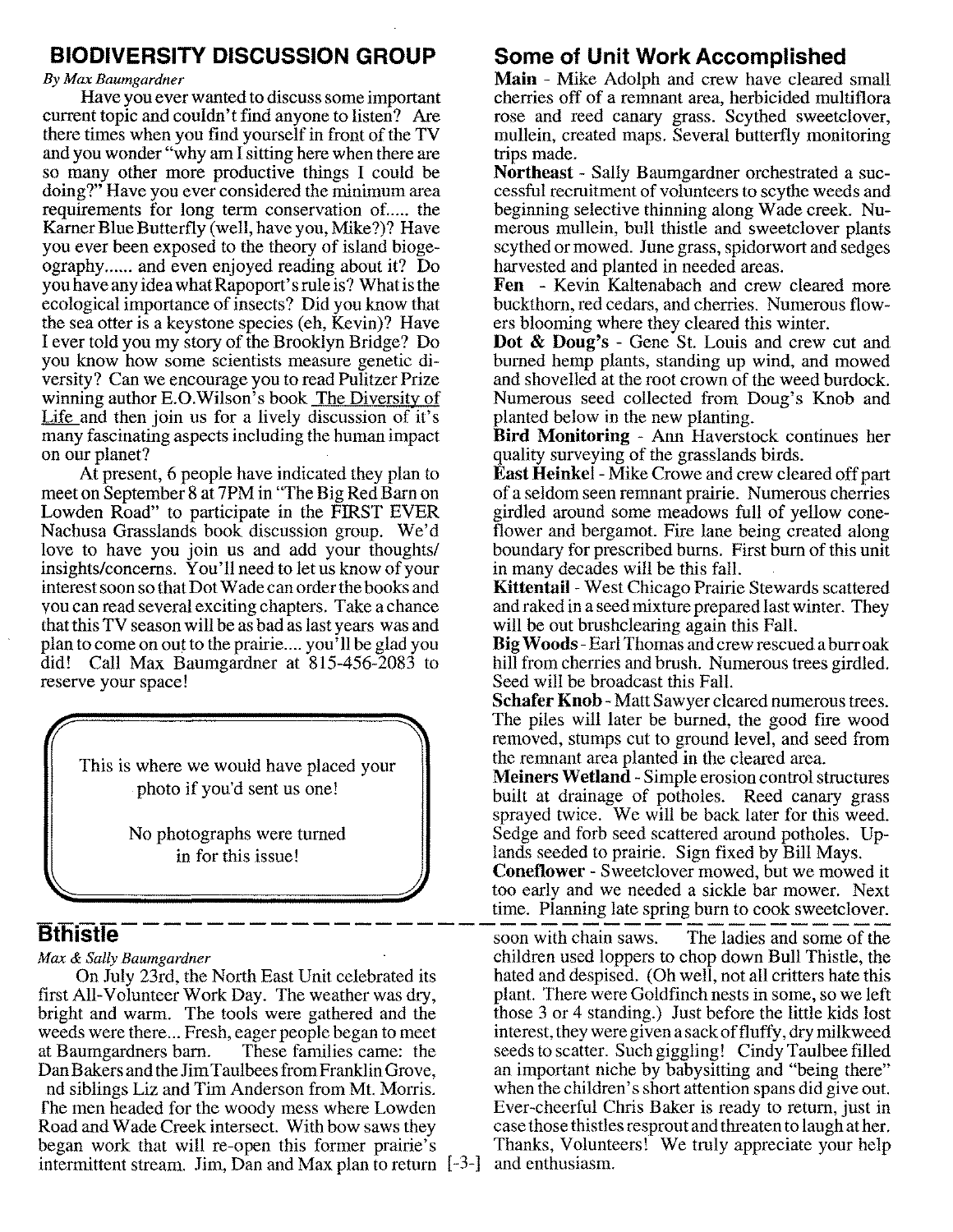#### **Our Vanishing Prairie**

#### *By Jim Long*

It is possible to say every acre in Lee County has undergone vast changes in its vegetational cover since the arrival of the pioneers. The original flora required thousands of years to develop. The prairie was periodically grazed by buffalo as they passed through on migratory routes. These great beasts were in an area only a short time and the prairie quickly returned to normal. The frequent prairie fires kept the woody plants from invading. Trees and shrubs were forced to grow in sheltered locations along streams where the fires would run out of fuel. Early settlers/farmers put a stop to prairie fires. Soon the buffalo were gone. Before long every acre not too dry or too wet was ploughed. In Lee County large areas of swamp and sandhills became ranch land and large herds of cattle and horses grazed the area. As time passed the low ground was tiled and drainage ditches were dug, but not all of the area was ploughed. The least disturbed places today are the gullied and hilly areas along streams. The best prairie remnants could be found along the ungrazed railroads built over a hundred years ago. These are now being rapidly invaded by trees. Happily, several sections are being preserved. The sandhills became places of permanent (not migratory) pasture. When cattle are removed, woody plants move in. Much of Lee County has changed from prairie to pasture to open woodlands to a jungle of briars and fast-growing young trees. In my many years of tramping the sandhills, I never saw a Jack-inthe-Pulpit, Bloodroot, or the small handsome fern, Ebony spleenwort. I had to go to mature wooded riverbottoms to see these plants. Today, I can find Jack-in-the-Pulpit; their seeds are scattered by birds into wooded habitats new to our area. Eventually, this plant will be common on the sandhills. Along the borders of roads and trails I often used, I now find Ebony spleenwort growing in great abundance where it was never seen before. Last year I saw five plants of Bloodroot in a small patch where they never grew before. A tree will grow almost anywhere in the county today. Every village has become a woods with houses. Many of the sandhills have been planted with pines, sometimes with thousands of trees and they are producing new trees from their seeds. The vegetation is changing and one wonders if the prairie could have resisted the invasion of forest if the pioneers had never come. I see no indication anywhere today of prairie recovering on its own. Without Man's and Ladies' help the prairie will completely disappear. Only in locations such as Nachusa Grasslands and preserved natural areas can the Illinois prairie hope to survive. long

This is where we would have placed your photo if you'd sent us one!

> No photographs were turned in for this issue!

#### **Our First Skipper**

*by Mike Adolph and Gary Tollaksen*

When we were inducted into the butterfly monitoring program we were given a route on the east side which had us only concerned with the little bluestem knobs along Lowden. This conflicted with instructions which told us to create a route which had a number of different habitats. So we made a second route on the northwest side of the preserve from Stone Barn Road to Dot's Knob, to the NW Savanna, south to the sedge meadow, over to Wade Creek, and looping around to Doug's knob.

Whether this route gives us as clear a picture of the presence of species dependent on habitat remnants is not yet known, but we certainly got a lot of pleasure and some success from traversing savanna, pasture and sedge meadow.

Before we got into this program we had no ider that there is another whole superfamily of butterflies called Hesperiidae, the skippers. Our first contact with a member of this group was at the seep at the NW Savanna last year. This was a large black skipper, which we netted and examined and guessed to be a Horace's duskywing. Other skippers sighted were the mulberry wing and the black dash, both B grade in rarity.

Skippers come in two "poses": open-winged and closed-winged. At a glance, perching open-winged skippers might be mistaken for moths (however, moths often fly as if drunk). Most skippers are closedwinged; that is, when perched their forewings are close together and their hindwings are at about 45 degrees. Sometimes their wings are completely folded together. You can find skippers at Nachusa Grasslands easily. A good place for finding skippers is Dot's Knob and the sedge meadows.

> This is where we would have placed your photo if you'd sent us one!

> > No photographs were turned in for this issue!

[-4-]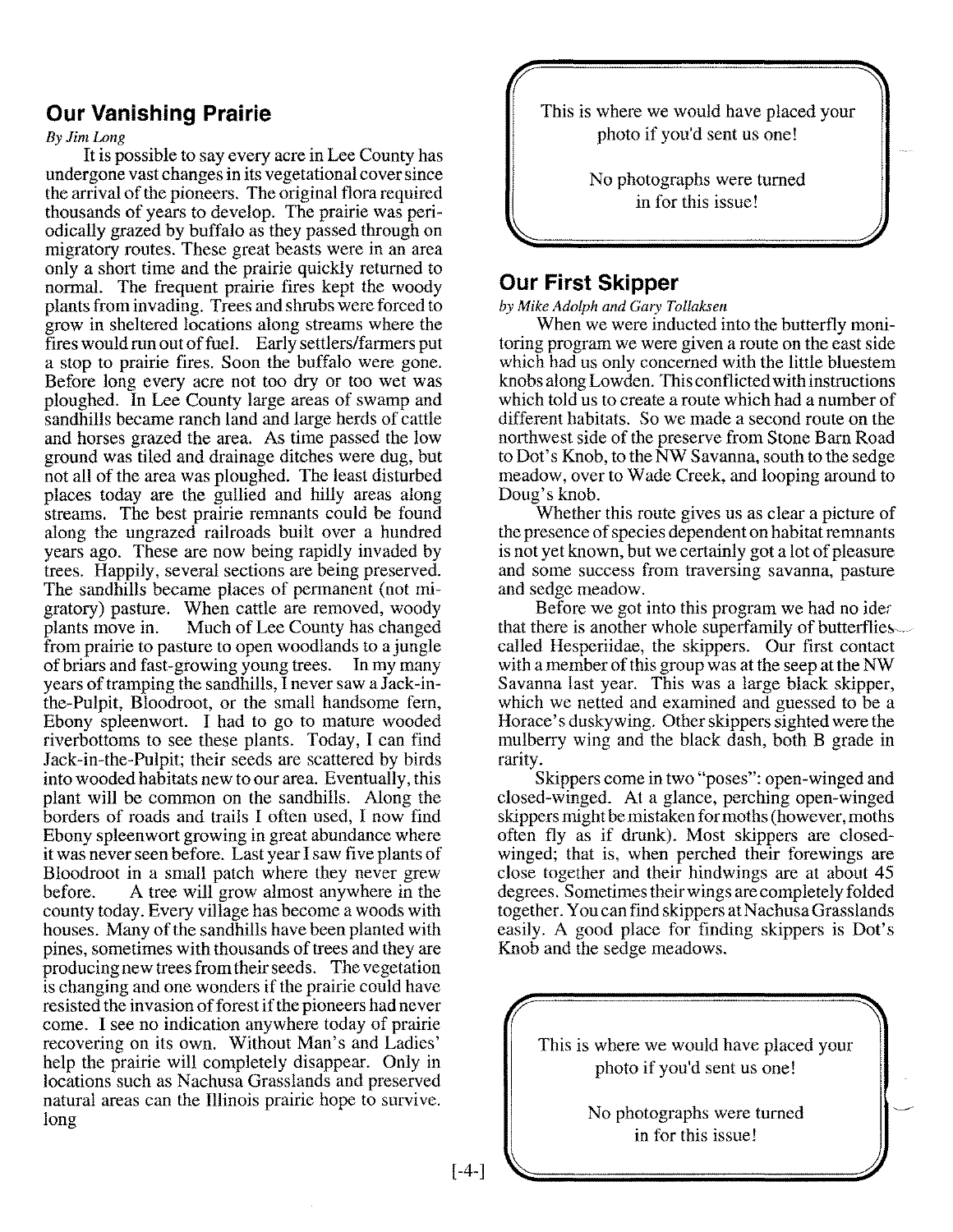## **Calendar**

#### <sup>1</sup> **August**

,

 $\omega$  dipersion dive

<u>ig</u>

t>1  $\frac{1}{2}$  $\overline{c}$  $r$ os

 $\frac{2\mu p}{\sigma} \propto 3a \nu e$ 

27 Saturday, 10:30 am: Workday

#### <sup>~</sup> <sup>1</sup> **September**

- 3 Saturday, 10:30-Workday at Kittentail Knob
- 10 Saturday, 10:30 am: Workday
- §- 17 Saturday, 10:00 5:00: Annual Autumn on the Prairie celebration
- \*24 Saturday, 11:00 am WalkIW orkday,
- 25 Sunday, 10:30 am: Workday

#### **October**

- 1 Saturday, 10:30 am: Workday
- 2 Sunday, 10:30 am: Workday
- 8 Saturday, 10:30 am: Workday
- 9 Sunday, 10:30 am: Workday
- 15 Savanna Conference at ISU
- \*22-23 TNC Friends of IL, overnight outing at Nachusa
- i:3 29 Saturday, 10:30 am: Workday
- ~ 30 Sunday, 10:30 am: Workday

#### s; **November**

- $\ddot{\Xi}$  5 6 Sat & Sun, Ecological Prescribed Burning  $\sum_{i=1}^{n}$ Workshop - Registration Req, 456-2340
	- 12 Saturday, 10:30 am: Workday
	- 13 Sunday, 10:30 am: Workday
	- 26 Saturday, 10:30 am: Workday
	- 27 Sunday, 10:30 am: Workday

#### **December**

- 3 Saturday, 10:30 am: Workday
- 4 Sunday, 10:30 am: Workday
- 10 Saturday, 10:30 am: Workday
- 11 Sunday, 10:30 am: Workday
- 17 Saturday, 10:30 am: Workday
- 18 Sunday, 10:30 am: Workday

#### *\*Reservation required -* 312-346-8166

Restoring and protecting native Illinois is fun and meaningful work, join us for a few workdays this summer. Meet at the barn behind the Yellow House, 2055 Lowden Road.

#### ALL WORKDAYS ARE FROM  $10:30 - 1:30$ .........Bring a bag lunch.

## **Wish list for Nachusa Grasslands:**

- s-seed drill or broadcaster
- •-Mower-pull behind a tractor-bigger the better
- ·-60 horse power tractor with three point hitch
- •-ATV or golf cart resecurity alarm for barn •-fax machine •-Large toaster oven
- 
- $\cdot$ -1-2 cu.yd. dumpster  $\cdot$  small plow 2'-6'
- •-four row disk •-hay rack
- •-Flatbed trailer •-Truck ladder rack
- ·-heavy or light duty utility trailer
- --full size pickup truck cap and/or too box
- ·-agriculutural combine
- ·-agricultural field gates
- ·-Picinic bench
- .-Tractor mounted sickle bar mower
- ·-Snowblower (thinking ahead)
- .-VCR/small TV for presentations
- ·-Riding lawn mower-to mow weeds & fire breaks
- ·-Large portfolio case transporting aerial photos

Donations are tax deductible & greatly appreciated.

#### **Thanks to donors for:**

- $\sqrt{\ }$ -Hand scythe John Holbo
- $\sqrt{-1}$ -Dolly (hand truck), shop vacuum, steel ramps,
- vented propane office heater John Nicholson
- $\sqrt{\text{-} \text{Shop}}$  vise Gene St. Louis
- $\sqrt{\text{-}Old}$  kitchen cabinets for the shop
- $\sqrt{-2}$  cameras, lenses, filters, & bag Chuck Boegel

### **Work projects that need yOU:**

- ·-Create portable "Smoke Hazard" road signs
- ·-Someone to loan us a trencher to dig up some tile and put in a water line, two days work.
- •-Field trip leaders that we can call occasionally to give tours
- ·-help maintain the mechanical equipment (tractor, skidster, pickup,...) Greatly Needed!
- ·-build four simple easels to hold aerial photos
- ·-Members of a "speakers bureau" to give talks or slide shows
- ·-Road side steward to collect litter, battle a few weeds, check fences and gates for damage, and maintain the bulletin boards
- ·-Electrician to run a few outlet lines.
- ·-Excavator to loan a drot for two days work.
- ·-Prescribed burn host someone to greet visitors/ new crew members - help keep the crew hydrated and full of cookies
- .-More monitors recording occurrences of birds, butterflies, herps, plants.
- ·-Someone to start a plant collection Nachusa species.
- •-Volunteer Surveyor